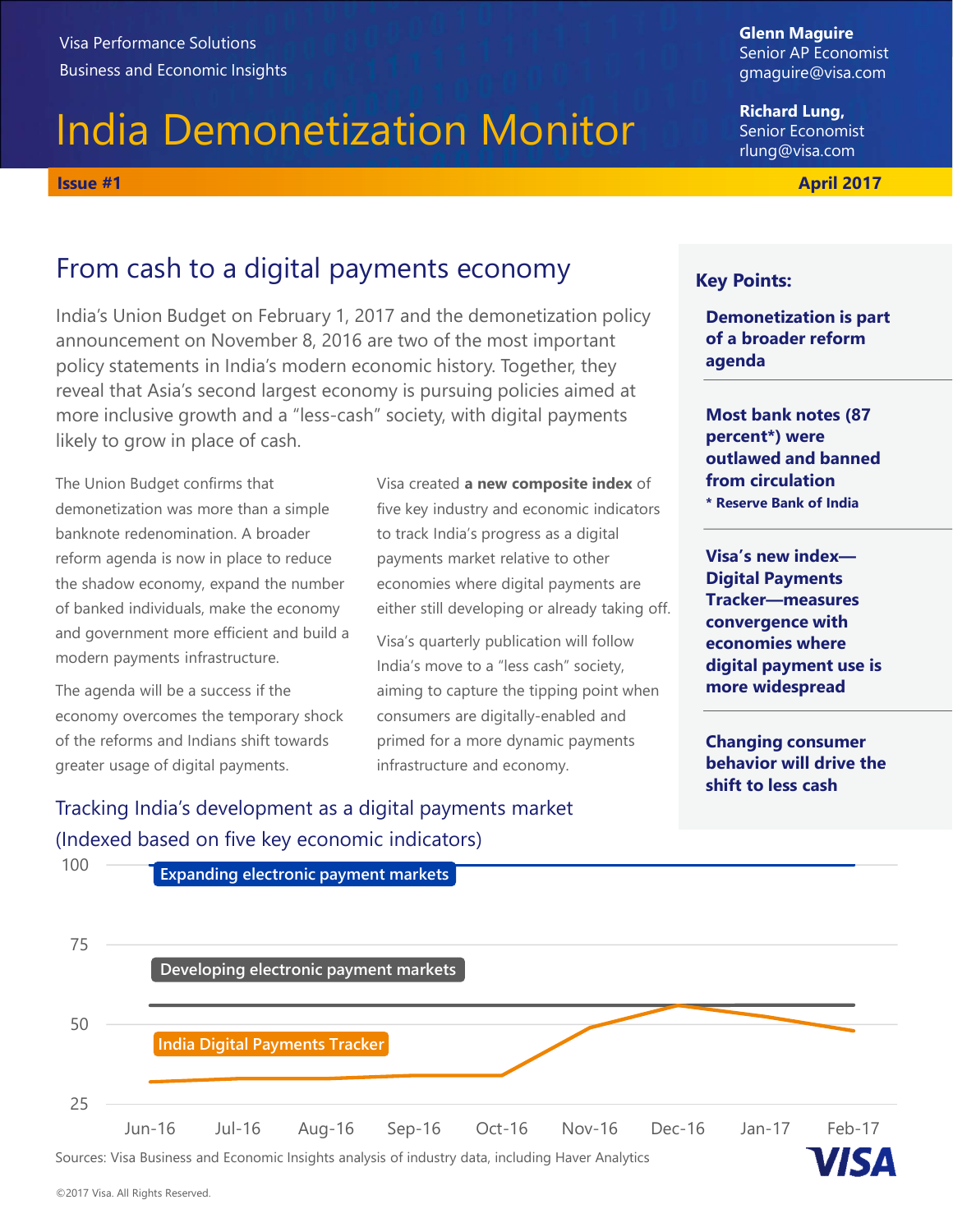## Five key indicators to track the transition of payments in India

Five key indicators to track the transition of payments in India<br>Two policies highlight the broader reform scope of the 2017 As the digital payments infrastructure expands, demand<br>Union Budget, including the ban on cash tr Union Budget, including the ban on cash transactions larger than INR 300,000 (\$4,500) and plans to nearly triple the number of point-of-sale machines over the next six months.

economic, digital and payments indicators in India. Visa's own data assets are also utilized to align with indicators that may need more robust or timely information.

The index includes two monetary indicators: GDP-to-cash ratio, which measures the cash intensity of an economy, and demand deposits-to-cash ratio, gauging funds available to support electronic payments.



GDP-to-cash and deposit-to-cash ratios (percent)

As the digital payments infrastructure expands, demand deposits should grow faster than both cash holdings and time deposits to help fund digital wallets and transactions.

Under this backdrop, Visa's index draws from a range of deposited since demonetization went into time deposits. As That currently is not the case. Three-fourths of the funds **ISTION OF PAYMENTS IN INDIA**<br>As the digital payments infrastructure expands, demand<br>deposits should grow faster than both cash holdings and<br>time deposits to help fund digital wallets and transactions.<br>That currently is no banks start to increase their lending in response to the new funds, this should increase demand deposits.

Because a key aim of demonetization was to force money out of the shadow economy, much of the funds deposited late last year will be audited for tax evasion and could face confiscation by the government or a holding period. As such, shifting cash into the formal economy does not mean that money will immediately return to circulation.



Services PMI and card acceptance at food

If successful, India should see a sustained drop in cash with<br>the public and a steady rise in bank demand denosits. Both a key window into demonetization's impact, India's services the public and a steady rise in bank demand deposits. Both ratios indicate the first stage of demonetization has been a success, with 87 percent\* of bank notes outlawed and banned from circulation.

However, the drop in bank notes in circulation, not a rise in GDP, has shifted the GDP-to-cash ratio, reflecting government decrees and a shortage of actual banknotes, rather than an actual change in consumer behaviour. Over the next few months, banknotes should rise again. Whether they plateau at a lower level than before demonetization, relative to the size of the economy, will be a critical test of that change.

The cash-intensive sectors of the economy will provide a sector is both large (53 percent of GDP in 2014, according to the World Bank) and cash intensive.

Commonly cited gauges of the service sector such as the services purchasing managers' index (PMI) deteriorated significantly showing the impact of the cash crunch. However, the services PMI contains no information on how consumers are paying for services. For this, the Visa index includes a card acceptance indicator, measuring the share of food service venues actively accepting card payments per one million urban residents.

\* Reserve Bank of India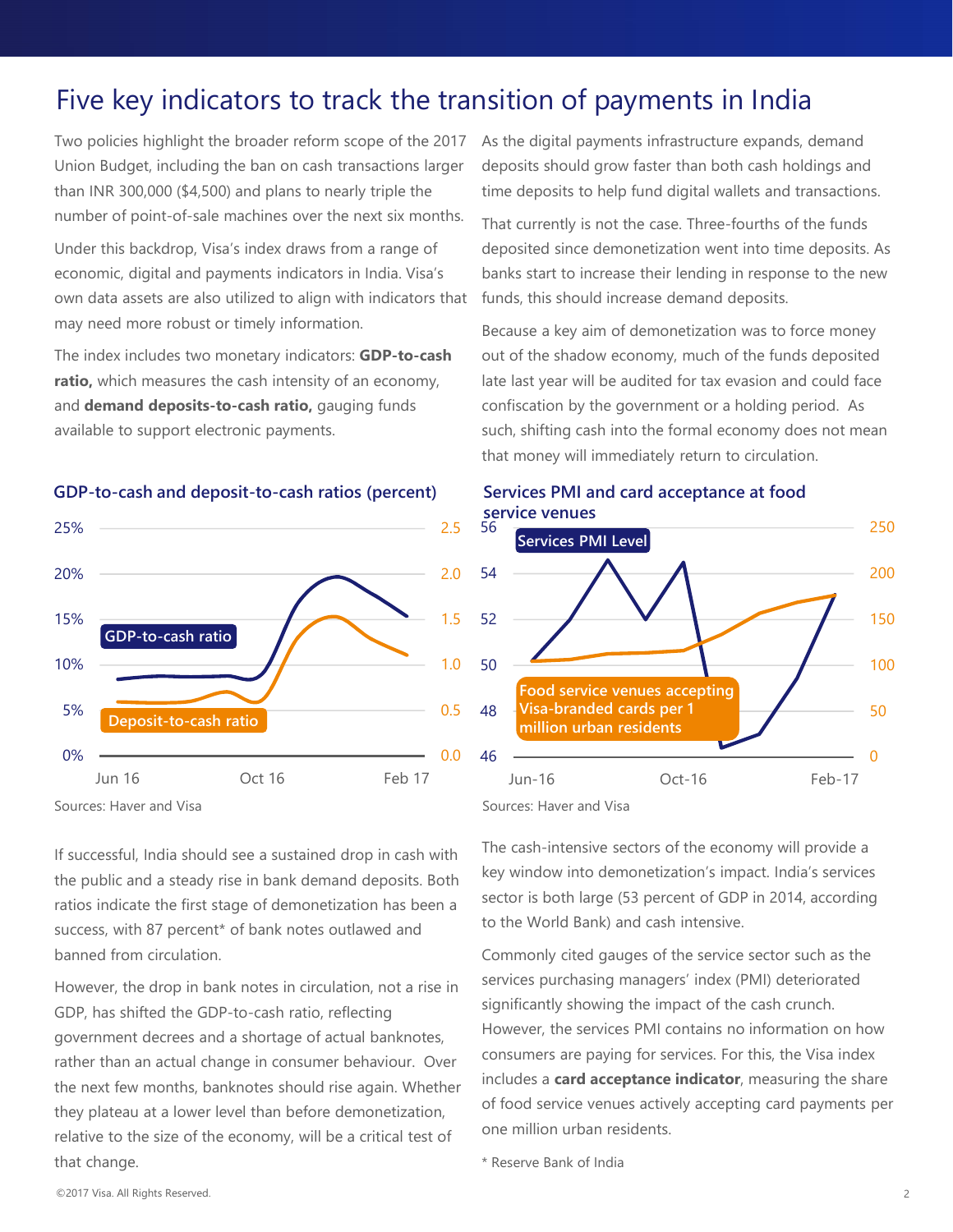A "less-cash" society requires a much deeper payments infrastructure than what currently exists in India. To monitor progress in this area, the Visa index includes two additional indicators—the share of consumer spending on Visa**branded cards** and **mobile phone subscriptions**.<br>Both indicators are picking up, with usage of Visa cards 4%

increasing more rapidly than mobile phone subscriptions. This suggests that there is still a digital infrastructure gap that needs to be closed, but change is happening. Mobile  $_{0\%}$ phone subscriptions should grow faster in 2017 as more Indians choose to participate in the digital economy.

### Summary

India made significant progress toward becoming a "less-cash society" since the demonetization announcement last November. With cash taken out of the economy, India has converged to its "peer group" in a relatively short period of time.

# Methodology

# India Digital Payments Tracker

### The digital infrastructure gap is narrowing



As cash returns to circulation, some slippage is occurring and may continue over the short term. However, the ongoing infrastructure build-out should help India to continue making progress in coming years to join the more advanced group of economies where digital payments have been enabled, and are taking off.

| the economy, India has converged to its "peer group" in a<br>relatively short period of time.                                                                                                                                                                                                                                                                                                                                                                                                                                                                                  |                 | continue making progress in coming years to join the more<br>advanced group of economies where digital payments have<br>been enabled, and are taking off.                                                                                                                                                                                                                                                                                                                                                             |                 |                 |                 |
|--------------------------------------------------------------------------------------------------------------------------------------------------------------------------------------------------------------------------------------------------------------------------------------------------------------------------------------------------------------------------------------------------------------------------------------------------------------------------------------------------------------------------------------------------------------------------------|-----------------|-----------------------------------------------------------------------------------------------------------------------------------------------------------------------------------------------------------------------------------------------------------------------------------------------------------------------------------------------------------------------------------------------------------------------------------------------------------------------------------------------------------------------|-----------------|-----------------|-----------------|
| Methodology                                                                                                                                                                                                                                                                                                                                                                                                                                                                                                                                                                    |                 |                                                                                                                                                                                                                                                                                                                                                                                                                                                                                                                       |                 |                 |                 |
| The India Digital Payments Tracker combines the five<br>variables (GDP-to-cash ratio, deposits-to-cash ratio, food<br>service venues accepting Visa-branded cards, Visa-branded<br>cards' share of personal consumption expenditures, and<br>mobile phone subscriptions) with varying weights to create<br>the composite index. Greater weight is placed on monetary<br>variables as changes in cash usage and deposits are the<br>starting point for digital payment adoption.<br>For ease of comparison between India and other countries,<br>India Digital Payments Tracker |                 | reference points were needed. A second identical index was<br>created for a group of similar low-to-middle income<br>countries. The countries are sorted into two peer groups<br>depending on their level of card adoption and electronic<br>payment penetration rates.<br>Countries further along the digital payments process are<br>included in one group ("expanding"), while those where<br>usage and adoption remain nascent are in a second group<br>("developing"). The first group is used as the benchmark. |                 |                 |                 |
|                                                                                                                                                                                                                                                                                                                                                                                                                                                                                                                                                                                |                 |                                                                                                                                                                                                                                                                                                                                                                                                                                                                                                                       |                 |                 |                 |
| <b>Key Indicators</b>                                                                                                                                                                                                                                                                                                                                                                                                                                                                                                                                                          | <b>Oct 2016</b> | <b>Nov 2016</b>                                                                                                                                                                                                                                                                                                                                                                                                                                                                                                       | <b>Dec 2016</b> | <b>Jan 2017</b> | <b>Feb 2017</b> |
| GDP-to-cash ratio                                                                                                                                                                                                                                                                                                                                                                                                                                                                                                                                                              | 8.7             | 8.8                                                                                                                                                                                                                                                                                                                                                                                                                                                                                                                   | 9.1             | 16.9            | 19.7            |
| Deposits-to-cash ratio                                                                                                                                                                                                                                                                                                                                                                                                                                                                                                                                                         | 0.59            | 0.70                                                                                                                                                                                                                                                                                                                                                                                                                                                                                                                  | 0.61            | 1.31            | 1.53            |
| Food service venues accepting Visa-<br>branded cards per 1 mil. urban residents                                                                                                                                                                                                                                                                                                                                                                                                                                                                                                | 113             | 114                                                                                                                                                                                                                                                                                                                                                                                                                                                                                                                   | 116             | 134             | 157             |
| Mobile phone subscriptions per 100                                                                                                                                                                                                                                                                                                                                                                                                                                                                                                                                             | 80.6            | 82.2                                                                                                                                                                                                                                                                                                                                                                                                                                                                                                                  | 84.3            | 85.9            | 88.0            |